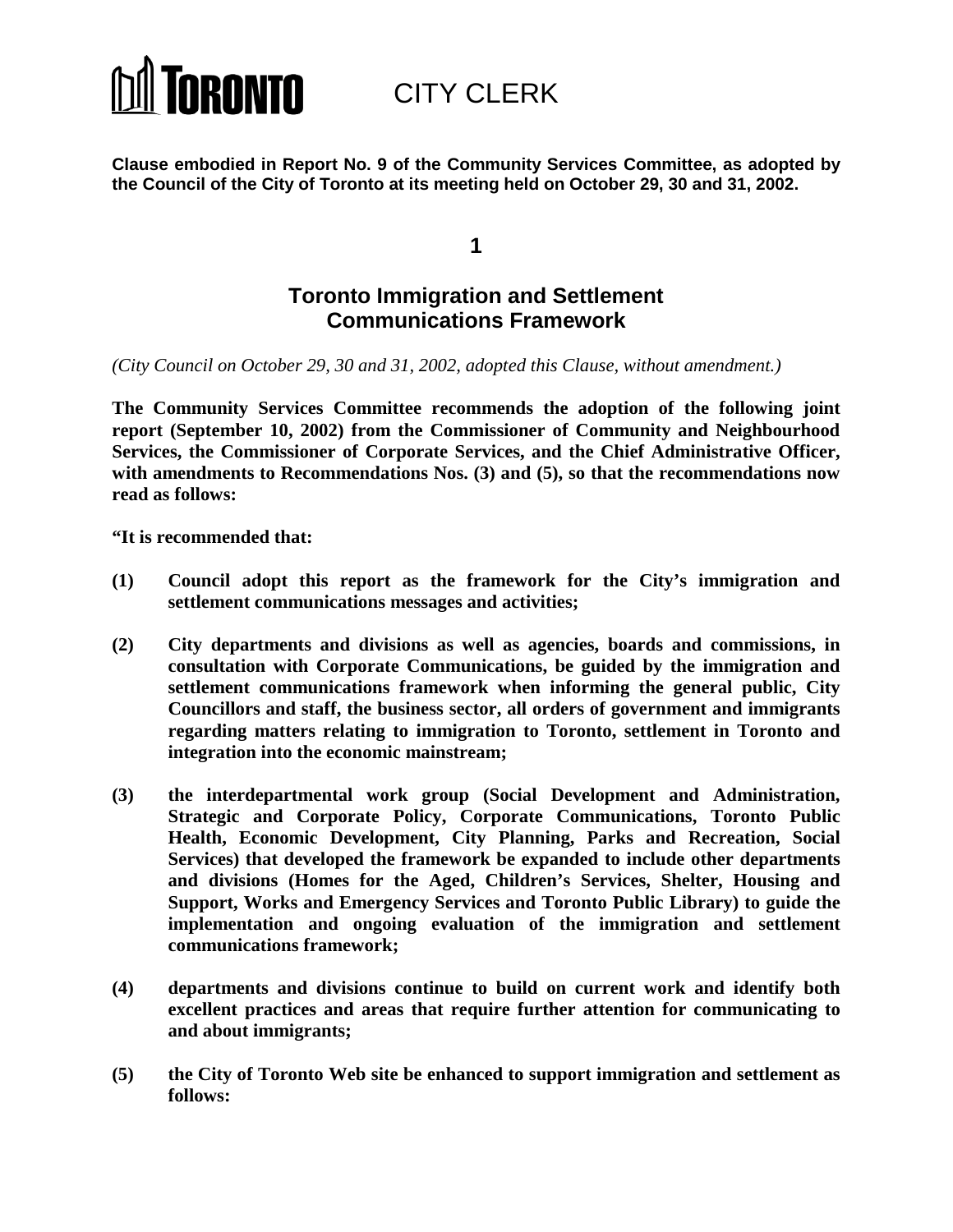- **Phase 1(a) \$5,000.00 be allocated from the Corporate Communications 2002 budget to translate material (key messages, accounts of newcomer experiences) into the appropriate newcomer languages and French (as outlined in the City's multilingual policy) for use on a new immigration and settlement portal on the City of Toronto Web site; and**
	- **(b) that the portal be live by January 2003 with basic information about City services and programs appropriate to newcomers available in English, French, Chinese and Italian; and**
- **Phase 2: by March 2003, Corporate Communications and other staff as appropriate consult each department regarding additional appropriate service information; and that staff use the 2001 Census data regarding languages in Toronto, expected to be available to the City in December 2002, to determine the top ten languages by population, and that information in these languages and French be posted on the City Web site by June 2003; and**
- **(6) the appropriate City officials be authorized and directed to take the necessary action to give effect thereto.":**

# Purpose:

As directed by Council in June 2001, this report outlines the content and identifies the costs of a Toronto communications framework that will further assist and promote successful settlement and integration of immigrants, including their economic integration.

# Financial Implications and Impact Statement:

The report identifies a cost of \$5,000.00 from the 2002 Corporate Communications budget to translate material (key messages, accounts of newcomer experiences) into the appropriate newcomer language groups and French (guided by the City's multilingual policy) for use on a main immigration and settlement portal on the City of Toronto Web site. This is consistent with the Council direction received during the 2002 budget discussions with respect to appropriate expenditures in the multilingual services budget. This page will also contain links to substantial but non-Toronto-related immigration Web sites. Other potential costs (e.g., translation of brief service descriptions linked to department Web pages, diversity and anti-racism training for City staff) will be reported out by departments as part of the 2003 and onwards budget cycles.

The Chief Financial Officer and Treasurer has reviewed this report and concurs with the financial impact statement.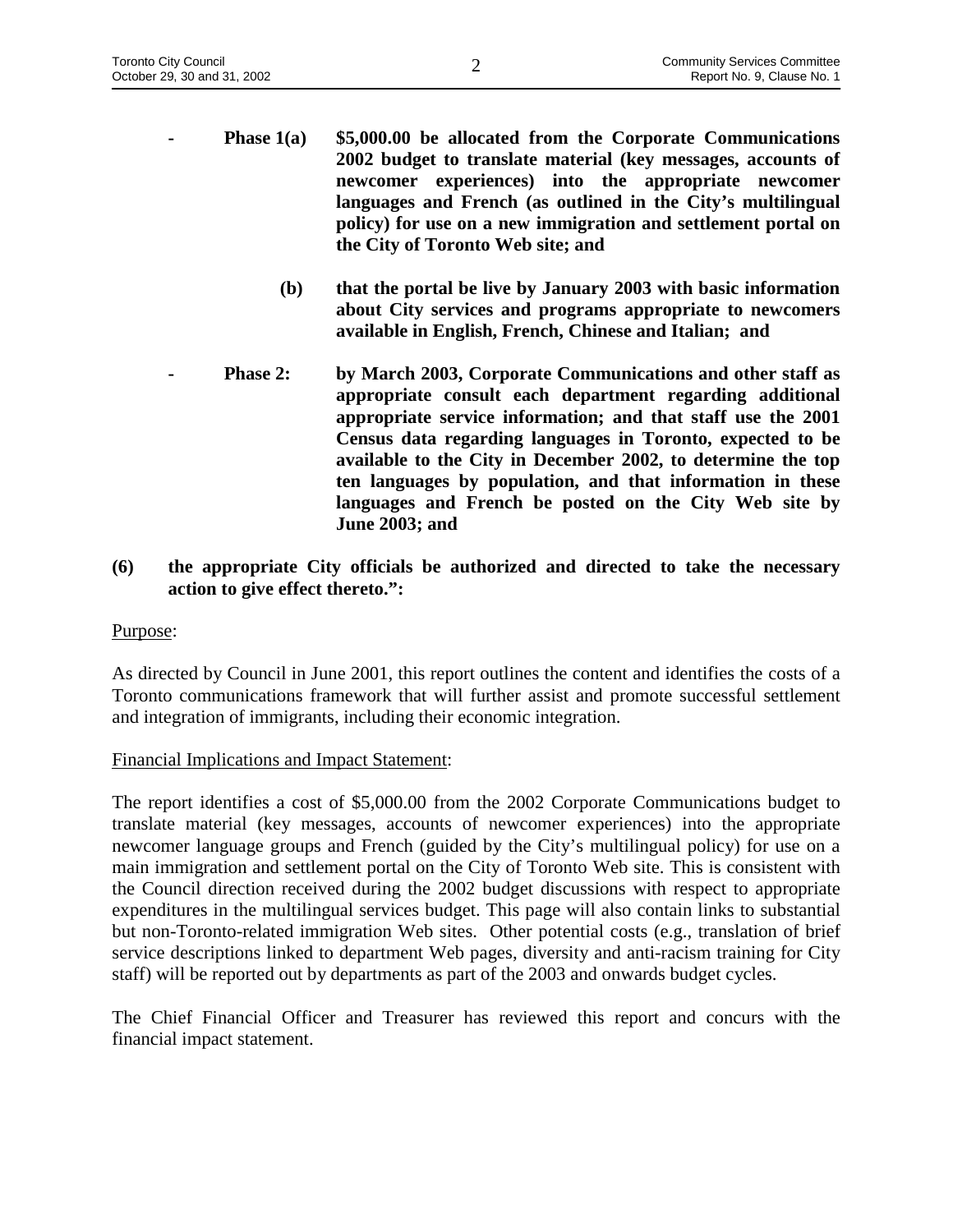# Recommendations:

It is recommended that:

- (1) Council adopt this report as the framework for the City's immigration and settlement communications messages and activities;
- (2) City departments and divisions as well as agencies, boards and commissions, in consultation with Corporate Communications, be guided by the immigration and settlement communications framework when informing the general public, City Councillors and staff, the business sector, all orders of government and immigrants regarding matters relating to immigration to Toronto, settlement in Toronto and integration into the economic mainstream;
- (3) the interdepartmental work group (Social Development and Administration, Strategic and Corporate Policy, Corporate Communications, Toronto Public Health, Economic Development, City Planning, Parks and Recreation, Social Services) that developed the framework be expanded to include other departments and divisions (Homes for the Aged, Children's Services, Shelter, Housing and Support, Works and Emergency Services) to guide the implementation and ongoing evaluation of the immigration and settlement communications framework;
- (4) departments and divisions continue to build on current work and identify both excellent practices and areas that require further attention for communicating to and about immigrants;
- (5) the City of Toronto Web site be enhanced to support immigration and settlement as follows:
	- Phase 1: \$5,000.00 be allocated from the Corporate Communications 2002 budget to translate material (key messages, accounts of newcomer experiences) into the appropriate newcomer language groups and French (as outlined in the City's multilingual policy) for use on a new immigration and settlement portal on the City of Toronto Web site; and
	- Phase 2: by June 2003, Corporate Communications and other staff as appropriate consult each City department regarding appropriate service information to be translated into appropriate newcomer languages and French for the immigration and settlement portal, each of these descriptions to be linked to department Web pages and that such descriptions then be added to the immigration and settlement portal; and
- (6) the appropriate City officials be authorized and directed to take the necessary action to give effect thereto.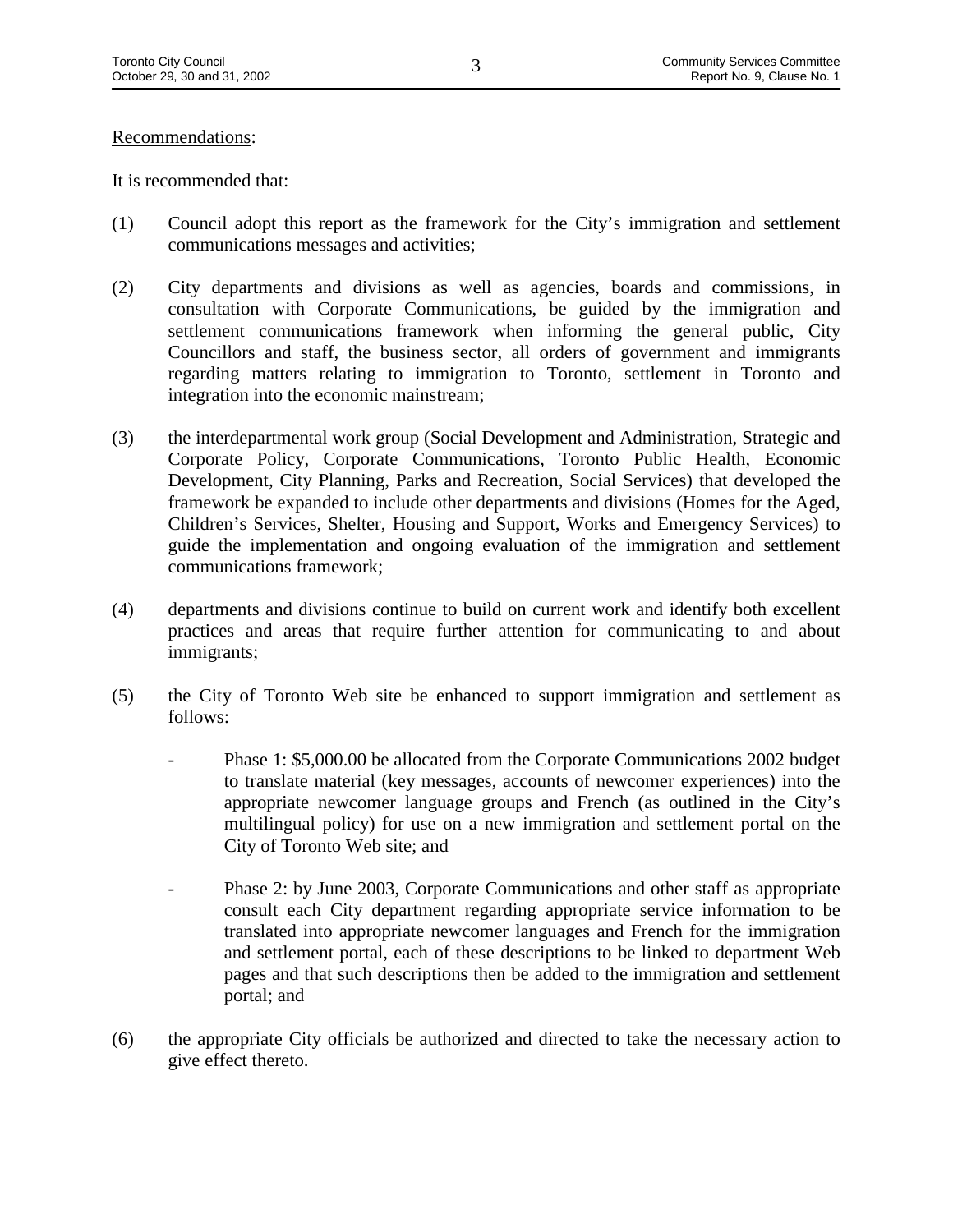# Background:

In June, 2001, Council adopted an immigration and settlement policy framework for the City of Toronto. The goal for the policy framework is to enable the City, within its mandate as municipal government and service provider, to work with all other orders of government, all sectors that make up the economic, social and cultural web of the City and immigrants to ensure that it continues to:

- (a) attract newcomers; and
- (b) provide supports to enable them to develop a sense of identity and belonging and to fully participate in the social, economic, cultural and political life in the City.

Implicit in this goal is the recognition that:

- (1) immigrants are a source of real and potential contributions to the economic, social and cultural life of the City;
- (2) immigrant settlement is a continuum involving newcomers and all sectors in the community; and
- (3) successful settlement benefits everyone.

The City policy framework contains strategic directions and actions that support successful settlement. Placed in six theme areas (economic integration, intergovernmental consultation and collaboration, service access and equity, planning and co-ordination, advocacy and public education and building community capacity and civic participation), the strategic actions in the policy framework support current initiatives taking place in City departments and provide a foundation for continued advocacy and service-related actions in support of successful settlement. In other words, departments and divisions should use the content of the policy framework, as adopted by Council, to support current activities and as a lever to bring forward initiatives for implementation in the area of immigration and settlement.

As a support to achieving the goal of the immigration and settlement policy framework, to continuing current City activities and bringing forward future initiatives as well as to encourage newcomers to settle in Toronto and ensure that the City provides a climate of welcome, Council directed that:

"staff of the Social Development and Administration Division, Strategic and Corporate Policy Division and Corporate Communications Division report to Council by December 2001, on the content and costs of a Toronto communications strategy that will further support successful settlement and integration of immigrants into the economic mainstream".

Workload pressure has delayed the submission of the report to this time.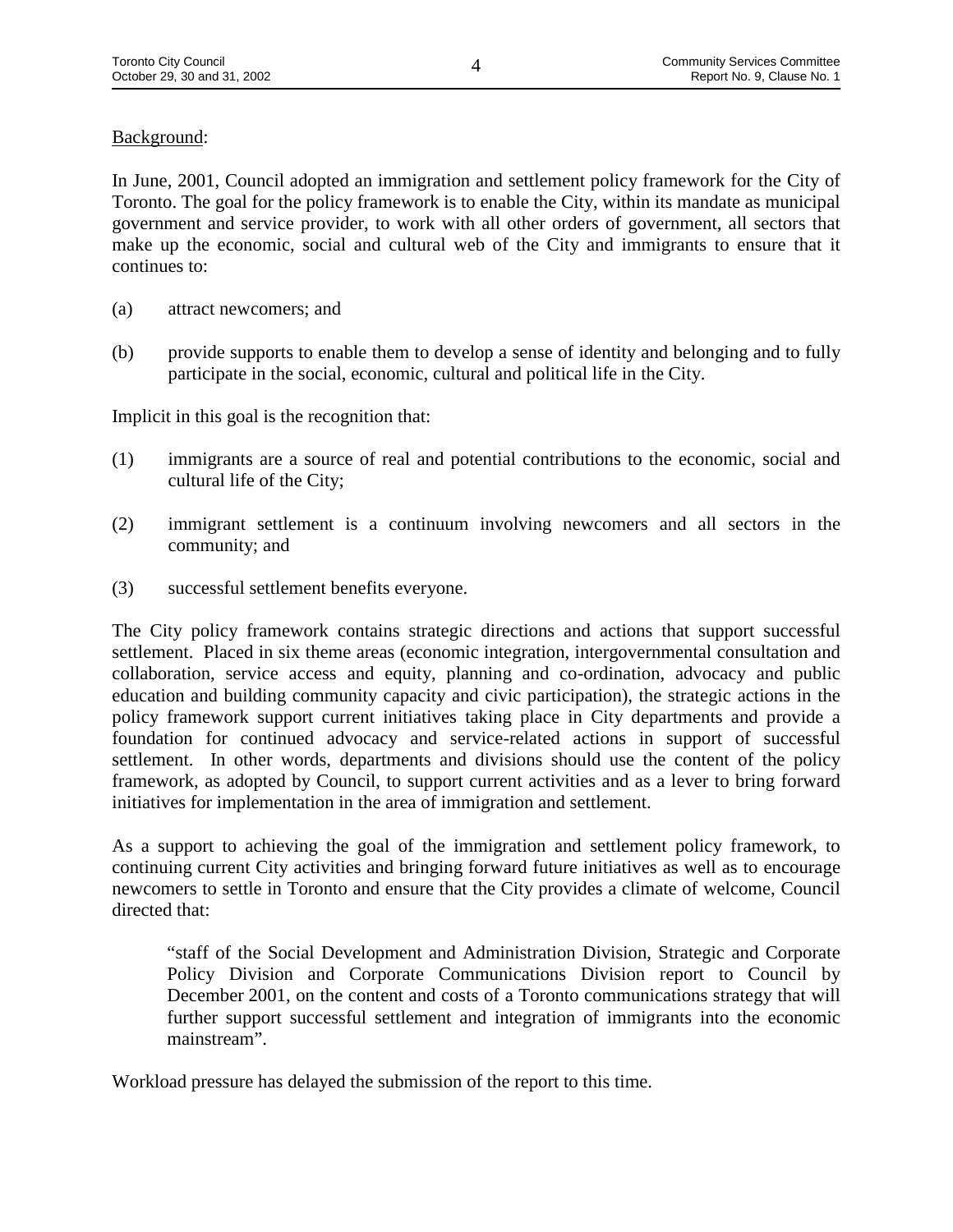# Comments:

As a primary source of population increase, immigrants are an essential part of Toronto's future economic growth. The release of 2001 census data show that, with an ageing population and low birth rate, Ontario has very few options for growth in the labour force and, therefore, growth in the economy. As the new census data indicate, immigration from outside Canada is the most viable source of population increase.

Successful newcomer settlement benefits everyone. Although a good and remunerative job or a business started is the most visible sign of engagement in the economy, many other elements need to be in place to make the acquisition of such a job or entrepreneurial opportunity possible. Some of these elements are: a strong economy that generates jobs and supports a wage structure sufficient to keep individuals and families, at a minimum, out of poverty, a high quality of civic life that encourages people to live, work and start businesses, a society free of racial barriers and the presence of supports to employment or entrepreneurship such as the recognition of overseas education, credentials and work experience. The City communications framework is one initiative among many that will help support Toronto's economy by assisting newcomers in achieving their economic goals.

There are signs that newcomer economic integration takes longer than it did fifteen years ago. While education levels of immigrants are higher than in previous generations (60 percent of immigrants to Toronto have completed either university or post-secondary technical education), the incidence of immigrant poverty has grown and it now takes longer for newcomers to reach the average Canadian income. Toronto, as an order of government, a major economic force in Canada and a service provider can play a role in reversing this trend and, in fact, must do so if the City, as a whole, will continue to prosper.

In addition, the City has internal communications needs in the area of immigration such as providing information for Councillors and staff on an ongoing basis and as particular issues arise. Common, agreed-upon messaging will provide Councillors and staff with a framework for responding to questions from the public and the media, promoting Toronto as a destination for immigrants or outlining the contributions of newcomers to Toronto's economy (for example, the majority of immigrants are economically self-supporting and do not receive social assistance; over time, immigrants contribute more in taxes than they use in public benefits).

Intergovernmental relations also generate requirements for communications messages and activities, as the City frequently makes the case for increased influence over immigration policy and programs with other orders of government.

Integration into the economic mainstream is the most efficient way of both engaging in a new society and avoiding poverty. If the City wishes to continue to attract the well-educated and wellqualified immigrants who are now choosing Toronto, both pre- and post-arrival information in languages from the most frequent countries of immigrant origin is required. Such information should include essentials such as how to look for and obtain employment commensurate with qualifications and previous employment experience, how to match qualifications in a country of origin to those in Canada, how to acquire additional training to upgrade qualifications and how to start a business. Some of this information is currently outside the City's scope of responsibility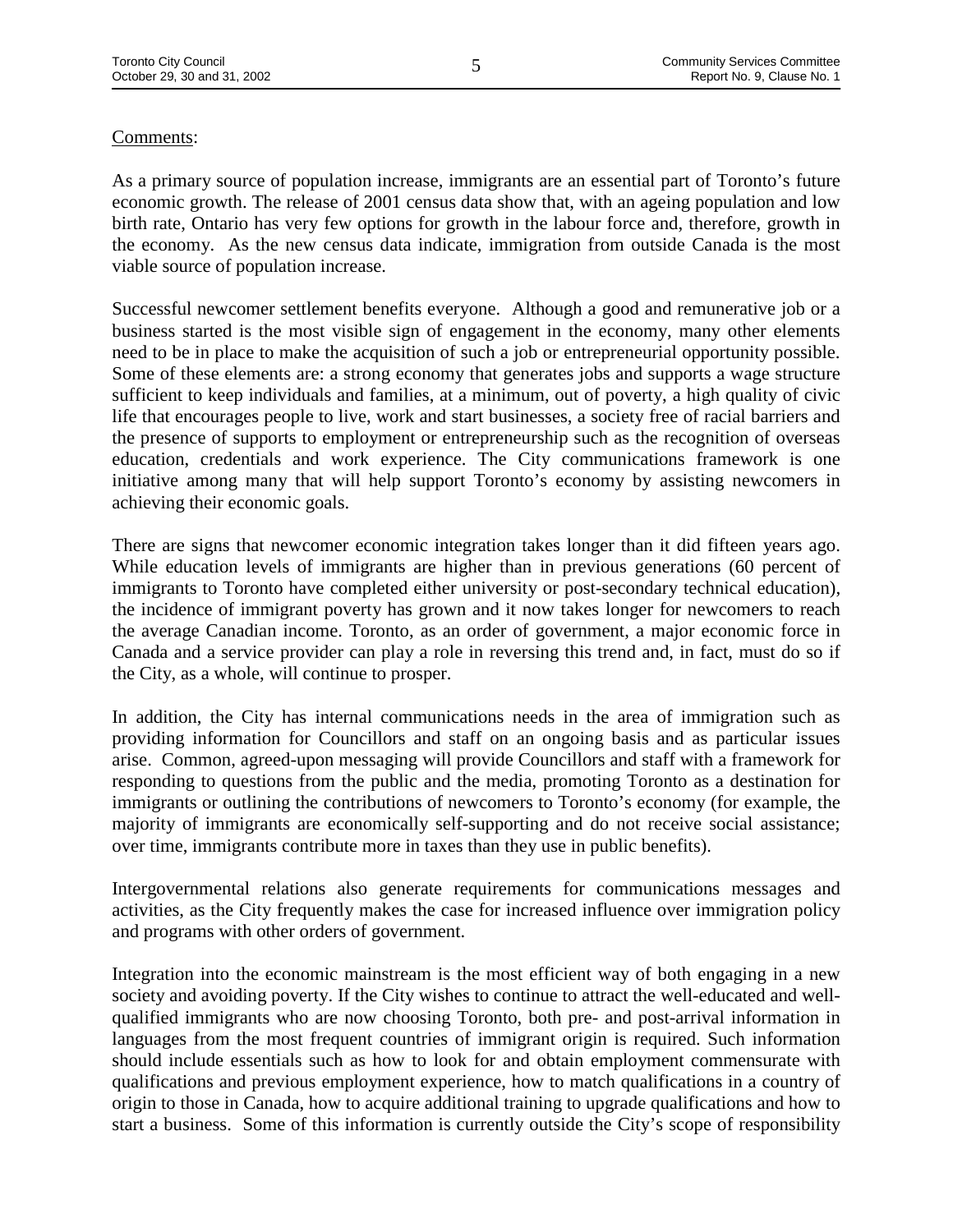or available from other government or non-government organization. However, the City can provide links to appropriate sources of employment, education and business-related information either on the web or via more traditional print and video forms.

Most important, many services that the City either provides, co-ordinates or supports do help newcomers settle. They require information regarding access to health care and education for themselves and their children as well as housing and services such as child care and recreation tailored to meet language and cultural needs. Child care is particularly effective as it has multiple impacts. It is a support to parental employment, a source of family support and a foundation for children's language acquisition and socialization in a new society.

In addition, a communications framework must support the City's work on the removal of systemic barriers such as racism and lack of recognition of overseas education, qualifications or work experience.

Access Toronto enquiries verify the immigrant communication needs outlined in this report. The most common e-mail, telephone and walk-in enquiries are employment and service-related and include:

- (a) how can I immigrate to Toronto?
- (b) can I cross the border from the United States and get a job in Toronto?
- (c) how can I find housing?
- (d) how can I find a job? and
- (e) how do I obtain a health card/Social Insurance number/driver's licence?

Communications Framework:

This report recommends that the communications framework guide departments and divisions and members of Council when they inform the general public, City staff and immigrants about matters relating to immigration and settlement.

The communications framework:

- (a) supports successful settlement and integration of immigrants into all aspects of economic, social and cultural life of the City;
- (b) provides information to new and prospective immigrants about Toronto, the City's amenities, services and ways to engage in municipal decision-making;
- (c) encourages a positive climate for immigrants and, where necessary, work to change negative behaviour and attitudes towards immigrants;
- (d) facilitates discussions regarding immigration and settlement with other orders of government; and
- (e) enables the City to respond to immigration and settlement issues in a timely manner.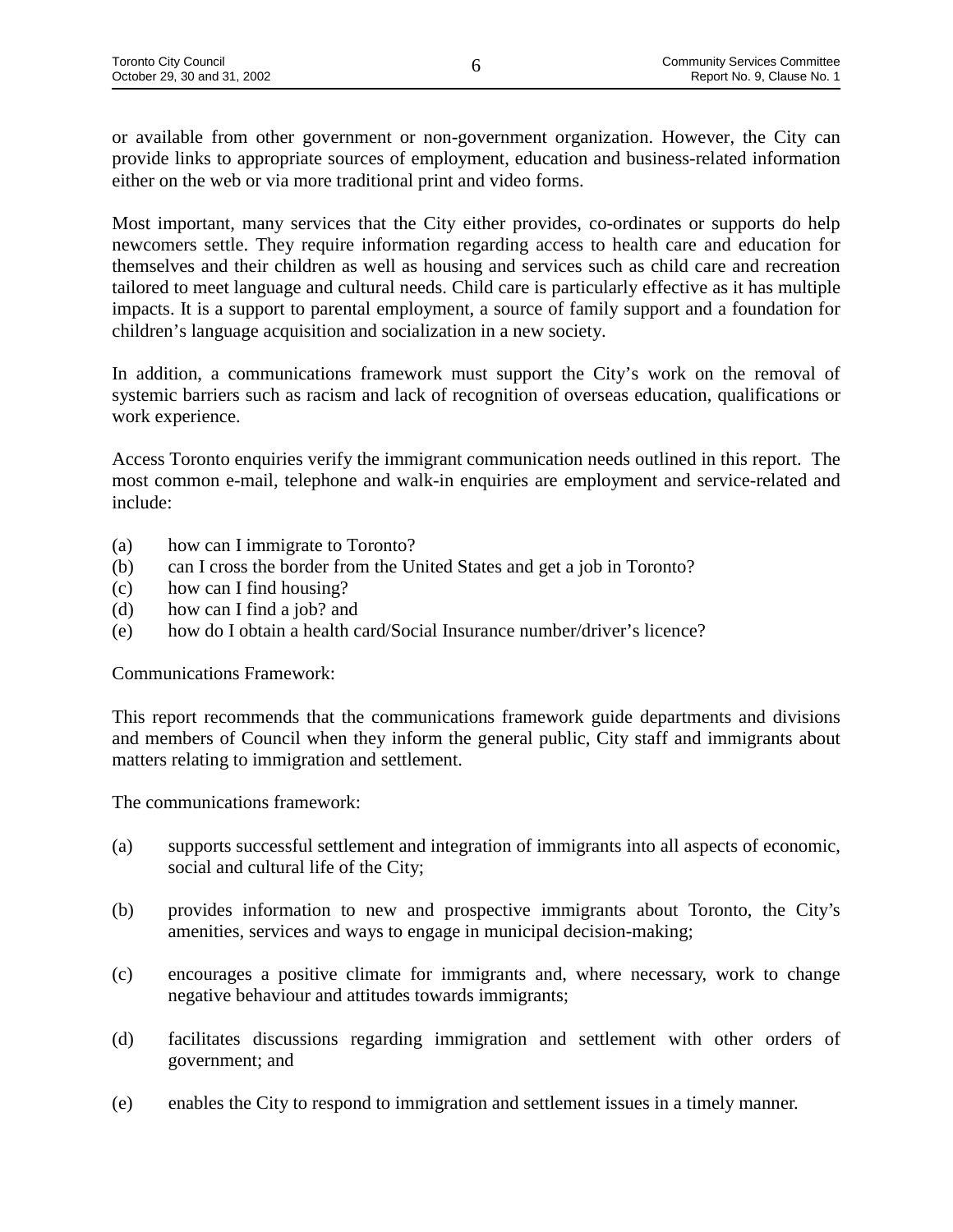The framework, as implemented by Councillors and staff, makes public Toronto's position regarding immigration and settlement (successful settlement benefits everyone; Toronto has affirmed the economic, social and cultural benefits of immigration through the Immigration and Settlement Policy Framework; all orders of government share responsibilities in the settlement and integration of immigrants). It provides support for actions (e.g., web-site enhancement) that encourage newcomers to settle in Toronto and link them to all aspects of city life. It assists departments and divisions in building on current City communication activities that support immigration and successful settlement as well as bringing forward future communications initiatives.

# Activities:

A Toronto immigration and settlement communications framework builds on current City activities and avoids duplication with activities carried out by community agencies. It necessarily includes co-ordination of current internal efforts, creation of new activities and co-ordination with external organizations.

Current departmental immigration and settlement communications activities are outlined in Appendix I. New activities based on the communication framework purposes and goals will make use of low-cost vehicles such as:

- (a) current City internal and external publications;
- (b) public service announcements for print, radio and T.V., particularly in co-operation with ethnic media (as outlined in the City's multilingual policy);
- (c) promotional material on trash bins and transit shelters; and
- (d) the City of Toronto Web site and links to relevant NGO and community Web sites such as settlement.org and the World Education Service, which provides assistance with prior education and credentials assessment.

Future plans should also include diversity and anti-racism training for City staff to improve newcomer access to services that will assist settlement.

A staff co-ordinating committee, consisting of an augmented version of the interdepartmental work group that developed the communications framework will ensure that departments and divisions are aware of the immigration and settlement communications framework and activities as well as assist in the implementation of the framework and evaluate the success of the initiatives.

Web Site Enhancement:

The City of Toronto Web site is an important part of the communications framework because it can be accessed at many stages: when a person or family is considering emigrating from their country of origin, when they have made the decision to come to Canada or Toronto and have not yet started the immigration process, when they have just arrived and at intervals as necessary during the settlement process. Changes to the Web site can be made at a reasonable cost.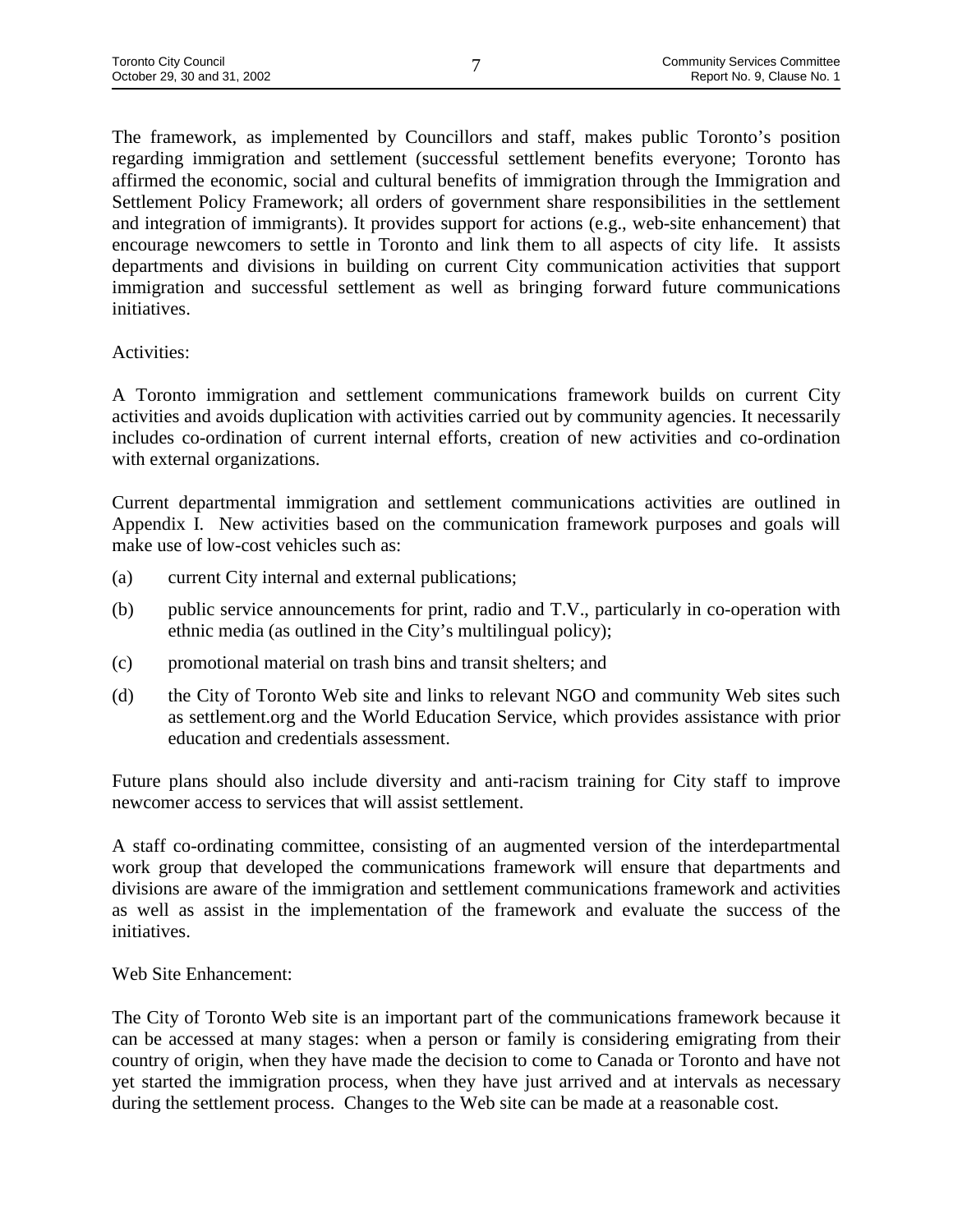Web site enhancement will take place in two phases:

- Phase 1, to start immediately, will create a newcomer portal on the Web site. The content, translated into appropriate newcomer languages plus French, will be the City's key messages regarding immigration and settlement as well as profiles of immigrants from a variety of immigration classes and countries. The Web site will develop links to relevant external sites such as settlement.org, the most comprehensive website for newcomers.
	- Phase 2, to be implemented in 2003, will expand the main page to include brief service descriptions (e.g., where to access child care subsidies, where to apply for a building permit) in the same languages as Phase 1 with links to the department Web pages, which, for cost and simplicity reasons, will remain unilingual in English. The service descriptions will state that further department information is in English and provide information on reaching multi-lingual assistance via Access Toronto.

# Audiences:

The audiences for the framework include the public and Toronto's multilingual communities, members of Toronto City Council, City departments and divisions (and associated programs, e.g., community centres, child care centres, homes for the aged etc.), all parts of the business sector, all classes of immigrants (Economic, Family, Business, Refugee), other orders of government – federal (Citizenship and Immigration, Human Resources Development, Justice) and provincial (Ministries of Community Family and Children's Services, Health and Long-Term Care, Municipal Affairs and Housing, Education, Training, Colleges and Universities, Attorney General).

# Conclusions:

Consistent with the goal of Toronto's Immigrant and Settlement Policy Framework (adopted by Council in June, 2001) and recognizing that immigrants are a source of real and potential contributions to the economic, social and cultural life of the city, that immigrant settlement is a continuum involving newcomers and all sectors in the community and that successful settlement benefits everyone, this report outlines the content, identifies the costs and recommends the adoption of a communications framework that will further assist and promote the successful settlement and integration of immigrants, including their economic integration.

# Contact:

Julie M[athien,](mailto:jmathien@city.toronto.on.ca) Policy Development Officer, Social Development and Administration Division, Community and Neighbourhood Services Department. Tel: 416-392-8334/Fax: 416-392-8492 e-mail: jmathien@city.toronto.on.ca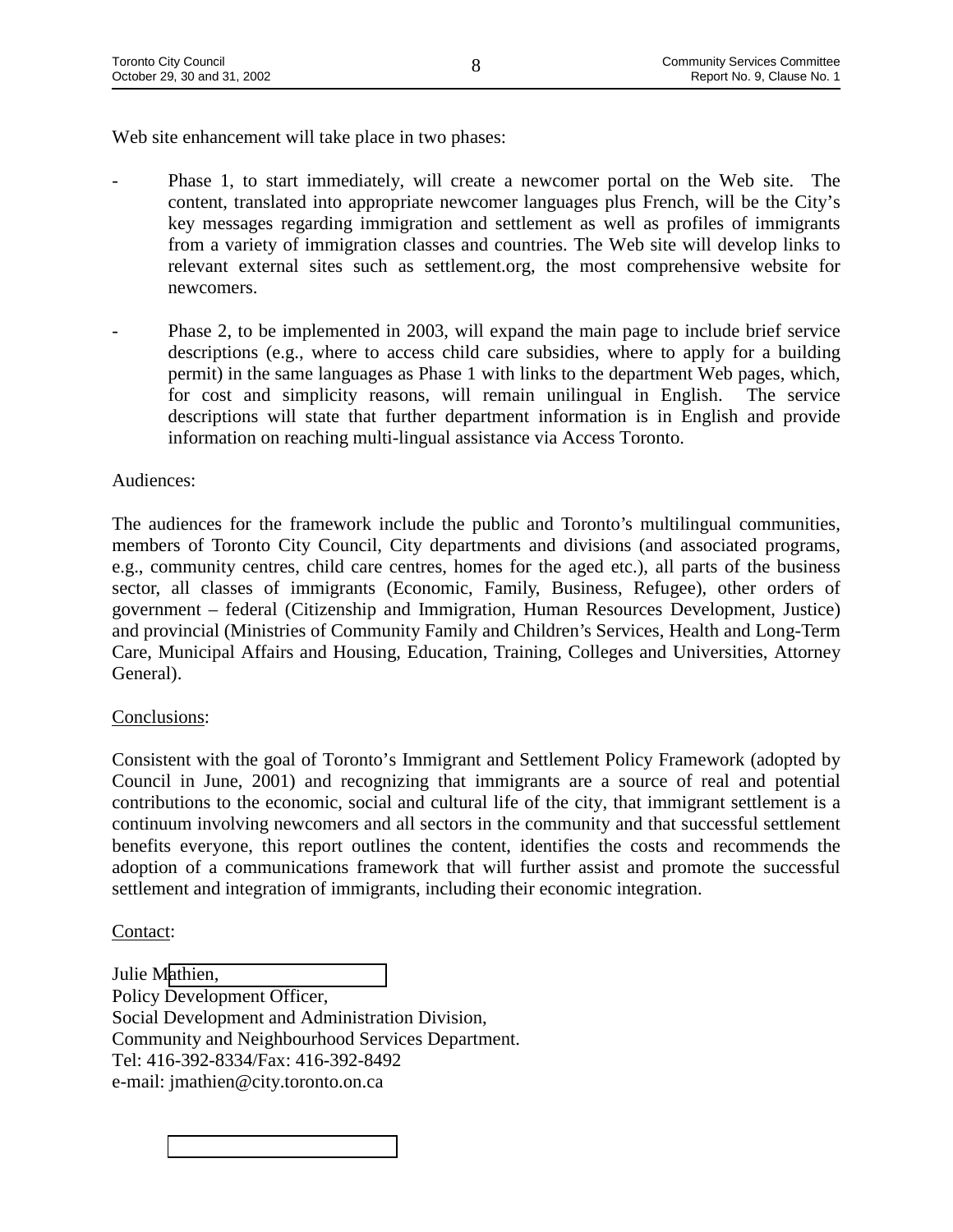Patricia MacDonell, Manager, Public Information Corporate Communications Division, Corporate Services Department Tel: 416-392-8591/Fax: 416-392-1553 e-mail: pmacdone@city.toronto.on.ca

Rose Lee, Consultant, Diversity Management and Community Engagement, Strategic Corporate Policy/Healthy City Office, Chief Administrator's Office Tel: 416-392-4991/Fax: 416-696-3645 e-mail: rlee@city.toronto.on.ca

List of Attachments:

Appendix: Examples of Current Departmental and Divisional Activities

Appendix I: Examples of Current Departmental and Divisional Activities

\_\_\_\_\_\_\_\_\_

City departments and divisions currently provide a range of communications resources to assist immigrants to Toronto. For example:

| Economic Development<br><b>Enterprise Toronto:</b> | (a) | with the federal and provincial governments, has<br>implemented "Passport to Business Success" which<br>individual<br>consultations,<br>provides<br>affordable<br>professional seminars and workshops and assistance<br>government regulations to<br>with<br>immigrant<br>entrepreneurs; and |
|----------------------------------------------------|-----|----------------------------------------------------------------------------------------------------------------------------------------------------------------------------------------------------------------------------------------------------------------------------------------------|
|                                                    | (b) | is developing a labour force development plan for the<br>City of Toronto which will recommend actions to<br>accelerate the integration of internationally trained and<br>educated professionals into the labour force;                                                                       |
| <b>City Planning:</b>                              | (a) | prepared material in 15 languages to support the<br>Directions Report for the new Official Plan; and                                                                                                                                                                                         |
|                                                    | (b) | advertised public meetings for the new Official Plan in<br>the ethnic media;                                                                                                                                                                                                                 |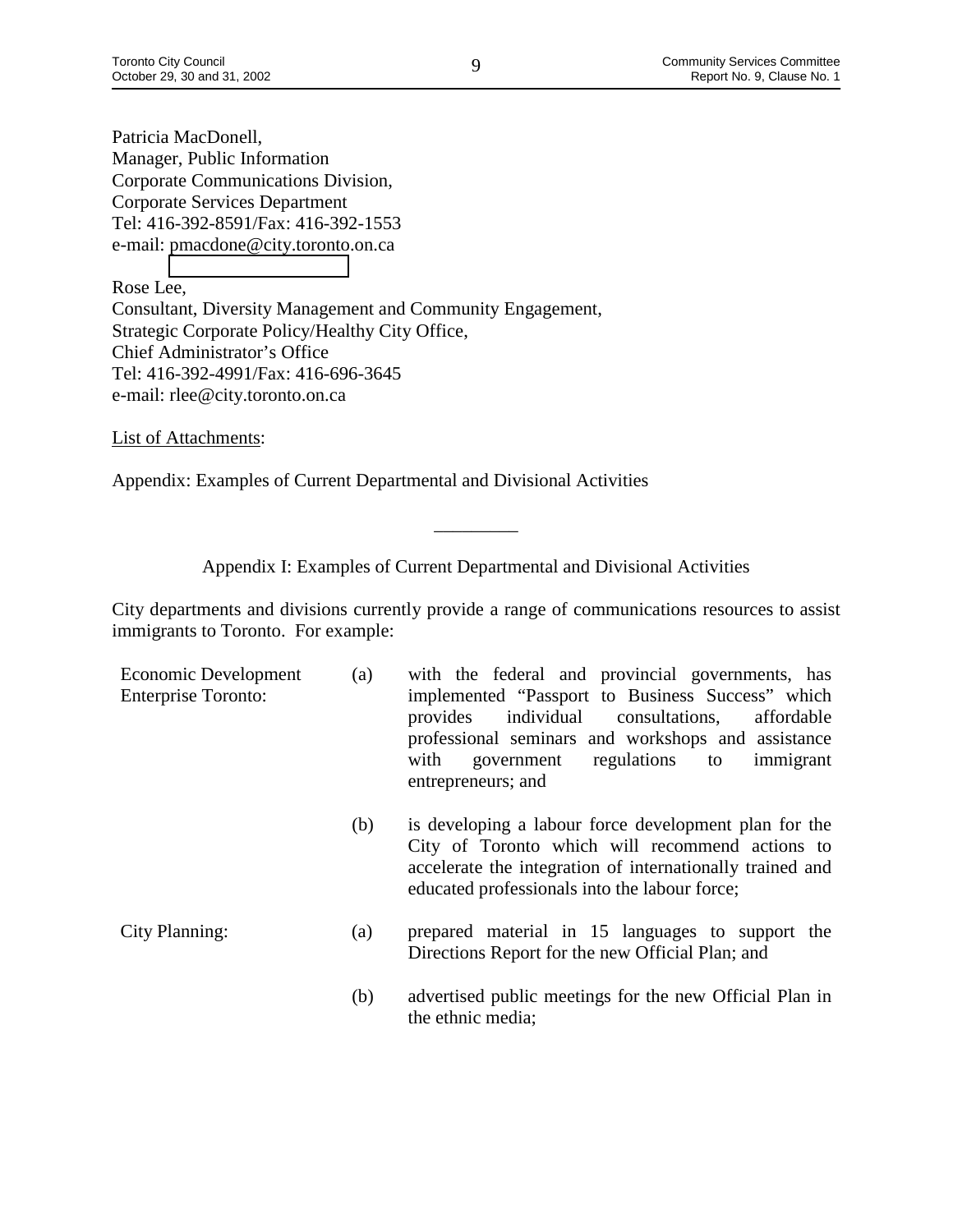| Parks and Recreation:            | (a) | works closely with settlement workers and social<br>agencies to communicate information about community<br>centres, programs and the City's Welcome Policy,<br>which removes financial barriers to recreation services<br>in the City of Toronto. City of Toronto residents who<br>are eligible for the Welcome Policy can register in Parks<br>and Recreation Programs free of charge. Information on<br>the Welcome Policy is available in 16 languages; and |
|----------------------------------|-----|----------------------------------------------------------------------------------------------------------------------------------------------------------------------------------------------------------------------------------------------------------------------------------------------------------------------------------------------------------------------------------------------------------------------------------------------------------------|
|                                  | (b) | plans to develop a multi-lingual photo brochure on<br>Parks and Recreation;                                                                                                                                                                                                                                                                                                                                                                                    |
| <b>Toronto Public Health:</b>    | (a) | provides services through multilingual staff or use of<br>interpreters;                                                                                                                                                                                                                                                                                                                                                                                        |
|                                  | (b) | translates print resources into different languages based<br>on need;                                                                                                                                                                                                                                                                                                                                                                                          |
|                                  | (c) | promotes programs in ethnic media to improve access to<br>various programs; and                                                                                                                                                                                                                                                                                                                                                                                |
|                                  | (d) | in partnership with various<br>works<br>community<br>organizations to provide first-language<br>community<br>services;                                                                                                                                                                                                                                                                                                                                         |
| Works and Emergency<br>Services: | (a) | education<br>public<br>materials<br>such<br>translates<br>on<br>programs/issues as Blue Box recycling, drinking water<br>quality, traffic and pedestrian safety, etc., in up to 17<br>Some of these materials are<br>different languages.<br>delivered to all households in the City;                                                                                                                                                                          |
|                                  | (b) | door-to-door and additional community<br>provides<br>outreach (presentations, displays) using students/<br>volunteers who speak additional languages to English;                                                                                                                                                                                                                                                                                               |
|                                  | (c) | provides Language Line training and access to customer<br>service staff;                                                                                                                                                                                                                                                                                                                                                                                       |
|                                  | (d) | advertises programs and services in other-language<br>newspapers and provides press releases to the<br>multilingual media;                                                                                                                                                                                                                                                                                                                                     |
|                                  | (e) | implements public attitude surveys that target particular<br>ethno-racial groups to help us craft our public<br>education;                                                                                                                                                                                                                                                                                                                                     |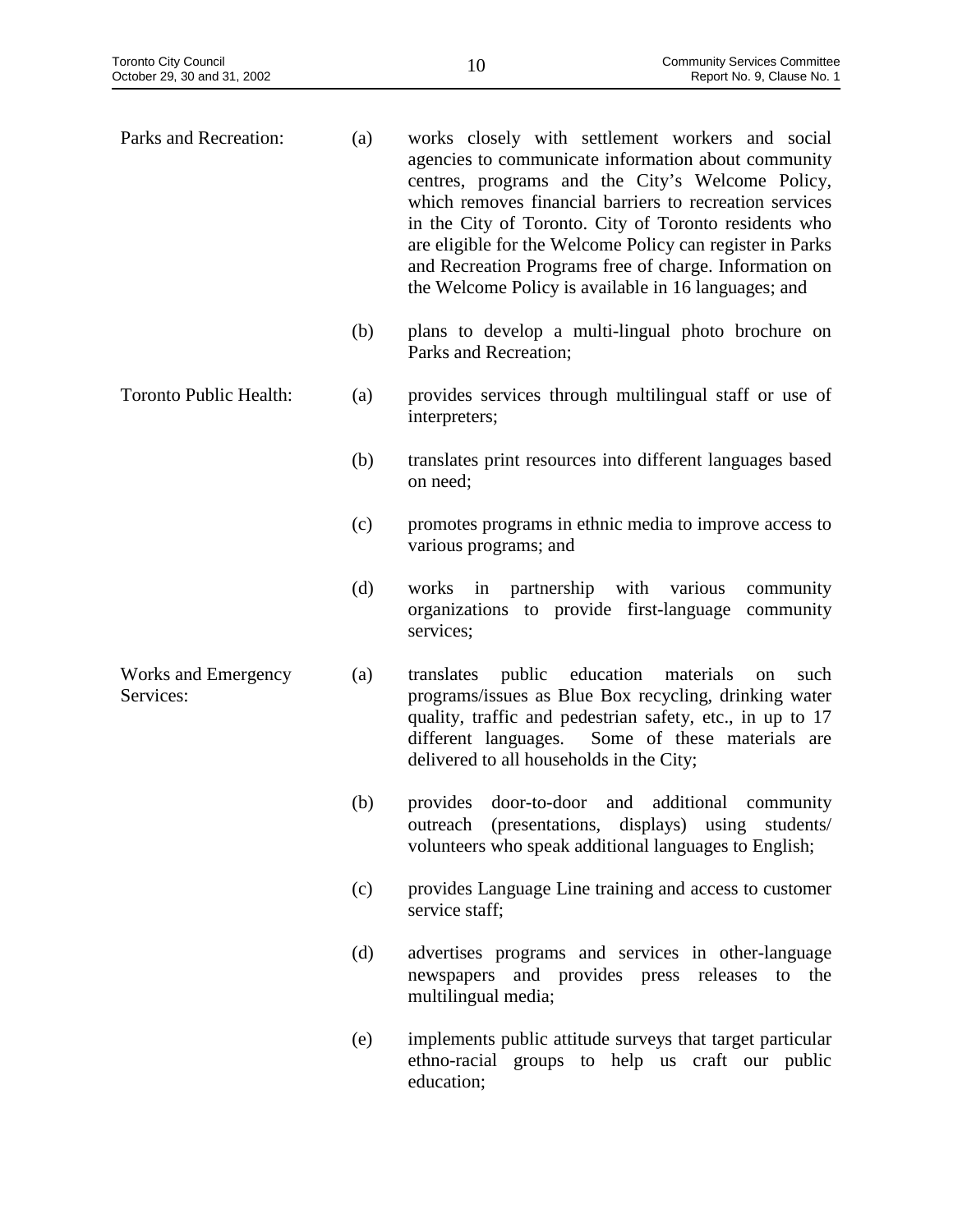|                         | (f) | provides regular presentations and information to ESL<br>classes; and                                                                                                                                                                           |
|-------------------------|-----|-------------------------------------------------------------------------------------------------------------------------------------------------------------------------------------------------------------------------------------------------|
|                         | (g) | Web site is linked to some information in additional<br>languages;                                                                                                                                                                              |
|                         |     | <b>Emergency Medical Services:</b>                                                                                                                                                                                                              |
|                         | (a) | is translating information brochures on the use of the<br>911 system into other languages; and                                                                                                                                                  |
|                         | (b) | staff attend community information sessions<br>and<br>provide displays and demonstrations;                                                                                                                                                      |
| Children's Services     | (a) | provides child care subsidy brochures in 6 languages;                                                                                                                                                                                           |
|                         | (b) | staff who, collectively,<br>employs<br>speak<br>over<br>30 languages to work with children, parents and<br>programs;                                                                                                                            |
|                         | (c) | publishes a multi-ethnic calendar with a program<br>activity resource guide;                                                                                                                                                                    |
|                         | (d) | holds annually "Art from the Start", showcasing<br>children's art<br>that celebrates their culture<br>and<br>background; and                                                                                                                    |
|                         | (e) | holds an annual Diversity Resource Fair;                                                                                                                                                                                                        |
| <b>Social Services:</b> | (a) | provides brochures on Ontario Works and divisional<br>services in a wide variety of languages;                                                                                                                                                  |
|                         | (b) | makes community newspapers and flyers in different<br>languages with information on jobs and services<br>available in Employment Resource Centres;                                                                                              |
|                         | (c) | provides outreach to communities, including immigrant<br>and ethno-specific groups, to assist with participation in<br>Ontario Works; and                                                                                                       |
|                         | (d) | developed and promotes the Community Participation<br>Innovation Fund which provides resources to encourage<br>agencies to develop projects that will serve particular<br>including immigrants<br>and ethno-specific<br>groups,<br>populations; |